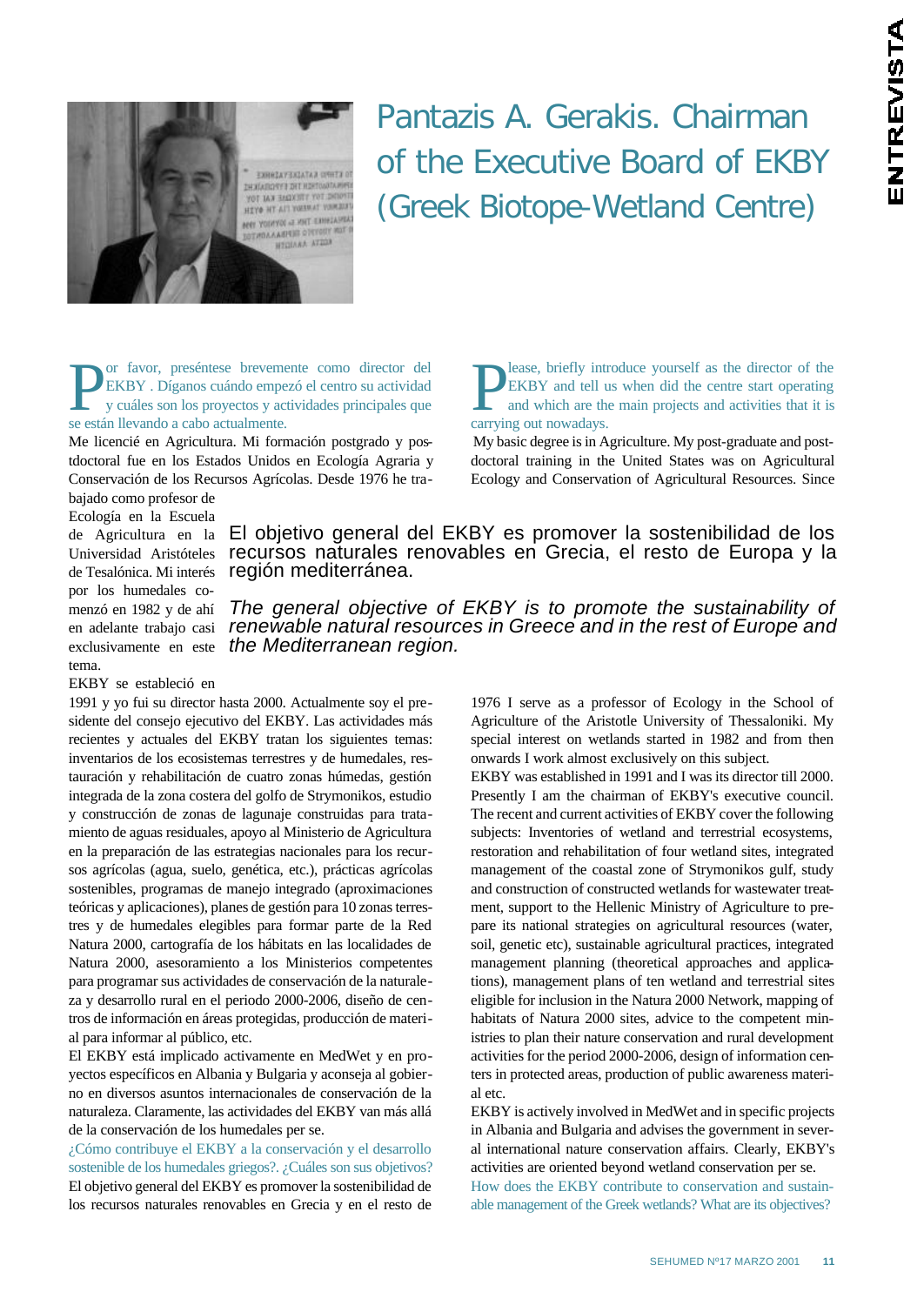Europa y la región mediterránea. Esto queda reflejado en los siguientes objetivos específicos: (1) avanzar en el conocimiento científico; (2) hacer un seguimiento del inicio y evolución de actividades relacionadas con la agricultura, pesca, energía, The general objective of EKBY is to promote the sustainability of renewable natural resources in Greece and in the rest of Europe and the Mediterranean region. This is further analysed into the following specific objectives: (1) to advance scientif-

industria, transporte, vivienda y turismo, los cuales pueden dañar los ecosistemas naturales, y contribuir a realizar sosteniblemente estas actividades; (3) proveer información científica y técnica y de consulta, especialmente para el gobierno griego y para agen-

## También hemos sugerido a los inversores griegos que abandonen sus planes de convertir algunos humedales costeros en campos de golf.

*We have also suggested to Greek investors to abandon their plans to turn several coastal wetlands into golf courses.*

cias ambientales colaboradoras en la Unión Europea; (4) aumentar la conciencia pública en valores naturales, económicos y culturales de los sistemas terrestres y de humedales, y promover una actitud positiva hacia ellos; (5) promover la educación y formación en el desarrollo y utilización sostenibles de los recursos renovables; (6) proporcionar a las autoridades competentes argumentaciones documentadas en lo que se refiere a política y leyes que lleven al desarrollo sostenible, así como con servicios relevantes para la buena gestión de los recursos naturales en condiciones de campo actuales.

Es sabido que los humedales van a ser uno de los tipos de ecosistemas que formarán parte de la Red Natura 2000. ¿Cuántos humedales griegos se prevé que estén en esta Red para el año 2004?. ¿Cómo contribuye el EKBY a la identificación de humedales para esta red?

Grecia tiene alrededor de 400 humedales, 11 de ellos zonas Ramsar. De estos, 145 han sido incluidos o propuestos como Lugares de Interés Comunitario (LICs) en la red Natura 2000. Sin embargo, debido a que los datos geográficos para estas zonas (límites, área) no son todavía definitivos, esta información es susceptible de cambio.

¿Cuáles han sido los criterios para incluir humedales en el inventario griego de humedales y qué aspectos se han considerado?

Hasta ahora, el EKBY ha hecho dos esfuerzos por inventariar los humedales griegos, uno en 1994 y otro en 2000. El segundo siguió la aproximación MedWet. Todos los humedales conocidos están incluidos en este inventario (unos 400). El EKBY ha trabajado en el problema de cómo identificar una zona como humedal. Se ha preparado una guía para la identificación de humedales basada en tres criterios: hidrología, suelo y vegetación.

Los humedales contribuyen a las actividades humanas. Especialmente, ha tenido lugar un importante incremento de las actividades turísticas recreativas en los últimos años. ¿Cree usted que la Unión Europea apoya y favorece suficientemente el desarrollo de proyectos que incorporen el concepto de turismo sostenible en los humedales?

El EKBY ha identificado la importancia que el turismo sostenible tiene desde el primer día en el cual entró en funcionamiento. Ha advertido a la Organización Nacional de Turismo en Grecia de la inmensa amenaza que los humedales costeros del Egeo sufrirán si aumenta la afluencia de turistas de los países de la Europa del Este. El turismo sostenible fue uno de los temas tratados por el EKBY en el marco de dos proyectos

ic knowledge; (2) to monitor the initiation and evolution of activities related to agriculture, fisheries, energy, industry, transportation, housing, and tourism which may harm natural ecosystems, and to contribute to the sustainable performance of these activities; (3) to provide scientific and technical information and consultation, especially to the Hellenic government and to collaborating environmental agencies in the European Union; (4) to raise public awareness of the natural, economic, and cultural values of wetland and terrestrial systems and encourage a positive attitude to them; (5) to promote education and training in the sustainable development and management of renewable resources; (6) to provide the competent authorities with documented arguments for policies and laws leading to sustainable development as well as with services relevant to the wise management of natural resources in actual field conditions.

It is known that wetlands are going to be one of the types of eco-systems to be part of the Natura Net 2000. How many Greek wetlands are foreseen to be in this Net for year 2004? How does the EKBY contribute to identification of wetlands towards this net?

Greece has about 400 wetlands, 11 of them Ramsar sites. From these 145 have been included or proposed as SCI in the NATURA 2000 network. However, due to the fact that geographical data for these sites (boundaries, area) has not been yet finalised, this information is subject to change.

Which has been the criteria to include wetlands in the Greek wetlands inventory and what aspects are considered?

So far EKBY has made two efforts to inventory Greek wetlands, one in 1994 and another in 2000. The second one followed the MedWet approach. All known wetlands are included in the inventory list (about 400).

EKBY has worked on the question of how to identify a site as a wetland. It has prepared a guide for wetland identification based on three criteria: hydrology, soil, vegetation.

Wetlands are a support for human activities. Specially, an important increase in tourist recreational activities has taken place in the last years. Do you believe that the European Union supports and favours sufficiently the development of projects incorporating the issue of sustainable tourism in wetlands?

EKBY has identified the importance of sustainable tourism since the very first day of its operation. It has warned the National Tourist Organization of Greece on the immense threat the coastal wetlands of the Aegean will face from the increasing flow of tourists from the Eastern European coun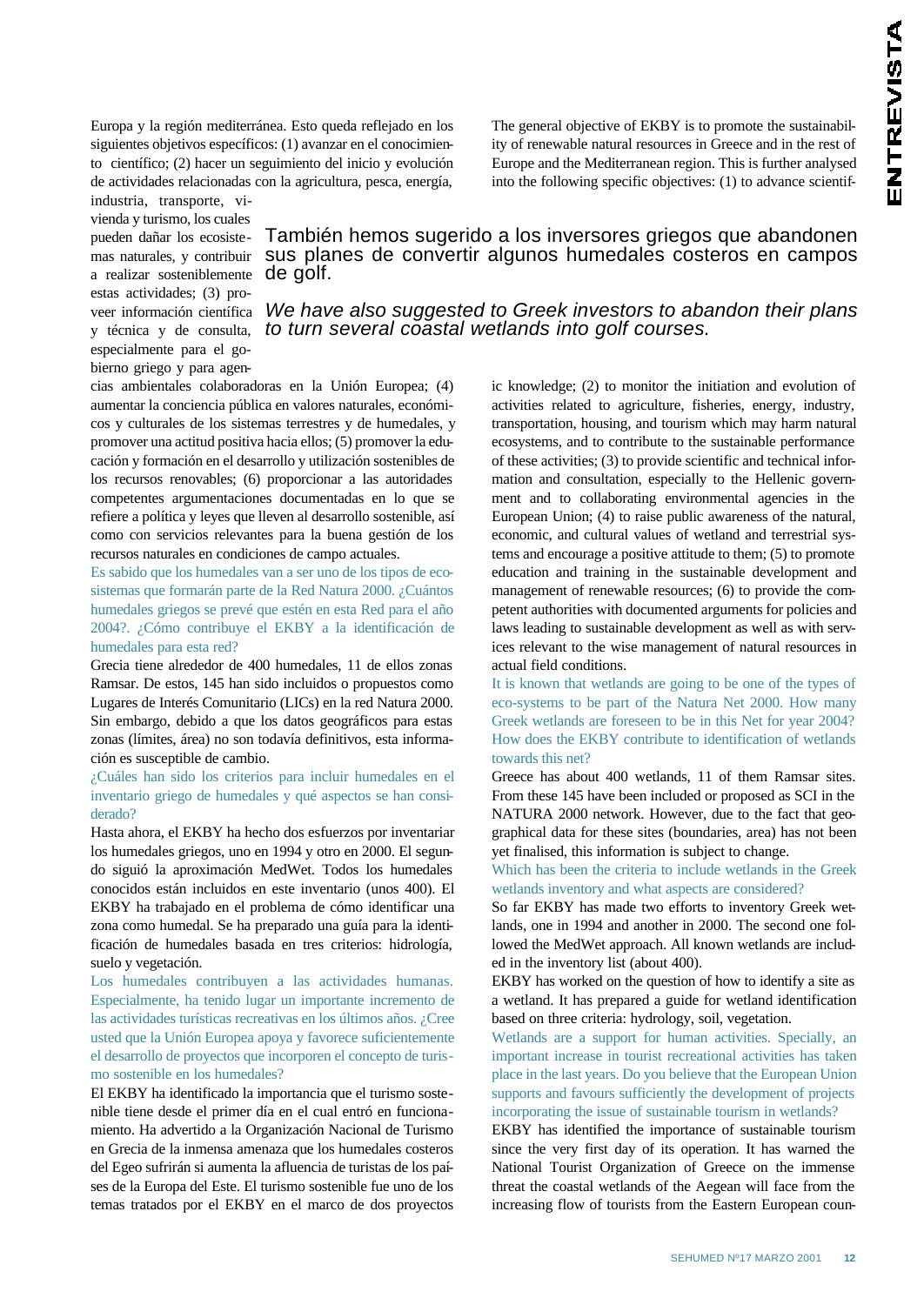financiados por la CE, denominados la zona costera del golfo Strymonicos y el bosque Vai de Phoenix theophrasti en Creta. También hemos sugerido a los inversores griegos que abandonen sus planes de convertir algunos humedales costeros en campos de golf. El turismo insostenible es todavía la mayor amenaza para los humedales costeros griegos. Nos es difícil juzgar si la Unión Europea está haciendo lo suficiente para aliviar esta amenaza. Ciertamente podría ofrecer mucha más ayuda. Aún así, la principal responsabilidad recae en el gobierno local. En este respecto, nosotros en Grecia podemos aprender de las acciones positivas que han tomado las autoridades locales en España, como por ejemplo en el caso del humedal costero de la Albufera de Valencia.

¿Qué piensa de los instrumentos legales existentes para la protección de los humedales?. ¿Considera que los Estados miembros cumplen las obligaciones impuestas por la Unión y por sus Directivas?

Opino que las leyes nacionales para la protección de los humedales son, por lo general, suficientes en todos los Estados miembros. Ciertamente se pueden hacer mejoras, especialmente en términos de preparar planes para el manejo de humedales y dotarlos de un estatus legal fuerte. En lo que se refiere al cumplimiento de las directrices europeas, su total incorporatries. Sustainable tourism was one of the subjects dealt by EKBY in the framework of two projects funded by the EC, namely the Strymonicos gulf coastal zone and the Vai forest of Phoenix theophrasti in Crete. We have also suggested to Greek investors to abandon their plans to turn several coastal wetlands into golf courses. Unsustainable tourism is still a major threat against the coastal wetlands of Greece. It is difficult for us to judge whether the European Union is doing enough to help alleviate this threat. Certainly, it could offer much more support. Still, the main responsibility lies in the local government. In this respect, we in Greece can learn from the positive actions taken by local authorities in Spain as for example in the case of Albufera coastal wetland near Valencia.

What do you think about the existing legal tools for the protection of wetlands? Do you consider that the member states comply with the obligations imposed by the Union, as per its **Directives** 

I believe national laws for wetland protection are generally sufficient in all member states. Certainly improvements can be made especially in terms of preparing wetland management plans and covering them with strong legal status. As regards the compliance to the EU directives their full incorporation into national laws may yet take some time to be fully accom-

ción a las leyes nacionales puede llevar todavía un tiempo hasta que quede totalmente concluido. Sin embargo, la protección de los humedales en Grecia es ineficiente

Nunca he estado de acuerdo con el término "herramienta" que frecuentemente se utiliza en los documentos de MedWet

*I have never agreed with the term "tool" which is often used in MedWet documents*

no por la falta de leyes sino por la insuficiente puesta en práctica de las leyes existentes. Otros países, como por ejemplo Dinamarca, tienen un marco legal menos fuerte que Grecia pero gozan de una mejor protección en la práctica. Claramente, la protección de los humedales es antes que nada una cuestión de concienciación pública y de voluntad política positiva.

La elaboración de herramientas de gestión destinadas a los gestores de los humedales mediterráneos sería una de las prioridades establecidas por MedWet. ¿Cómo cree que esto puede ser puesto en práctica?

En este respecto, he formado mi propia opinión personal en 40 años de experiencia de campo y esfuerzo continuado por mantener el contacto con los problemas y aspiraciones de la gente rural, sobre todo agricultores, granjeros y pescadores. Esta visión es como sigue: antes que nada, nunca he estado de acuerdo con el término "herramienta" que frecuentemente se utiliza en los documentos de MedWet (por ejemplo, herramientas MedWet, herramientas de manejo, etc.). Yo recomiendo la utilización de términos precisos (por ejemplo, aproximación, método, técnica, práctica) apropiados en cada caso. ¿A qué se refiere uno con el término herramientas de manejo?. Para mí puede significar varias cosas bastante distintas como plan de manejo, un sistema de seguimiento, una máquina para recolectar carrizo, un herbicida medio ambientalmente no dañino, un ejecutivo consultor, una estación meteorológica, una guía sobre el buen uso de los abonos y mucho más. ¿Da MedWet la misma prioridad a todas estas "herramientas"?. A

plished. However, in Greece ineffective wetland protection is not due to lack of laws but to the insufficient implementation of the existing laws. Other countries, e.g. Denmark, have a much weaker legal framework than Greece but better protection in practice. Clearly, wetland protection is first of all a matter of public awareness and positive political will.

The preparation of management tools for the those managing the Mediterranean wetlands counts as one of the priorities established within Medwet. How do you think this could be implemente

In this matter I have formed my personal view throughout my 40 year field experience and my continuous effort to keep contact with the problems and aspirations of rural people, mostly crop farmers, animal farmers, and fishermen. This view has as follows: First of all, I have never agreed with the term "tool" which is often used in MedWet documents (e.g. MedWet tools, management tools, etc.). I recommend the use of precise terms (e.g. approach, method, technique, practice) as appropriate in each case. What does one mean by management tools? To me it may mean several quite different things like a management plan, a management body, a monitoring system, a reedbed harvesting machine, an environmentally friendly herbicide, an advisory council, a meteorological station, a guide on wise use of fertilizer and more and more. Does MedWet give equal priority to all those "tools"? I am a little confused. At any rate, to answer your question I will say that one way to promote the implementation of such management